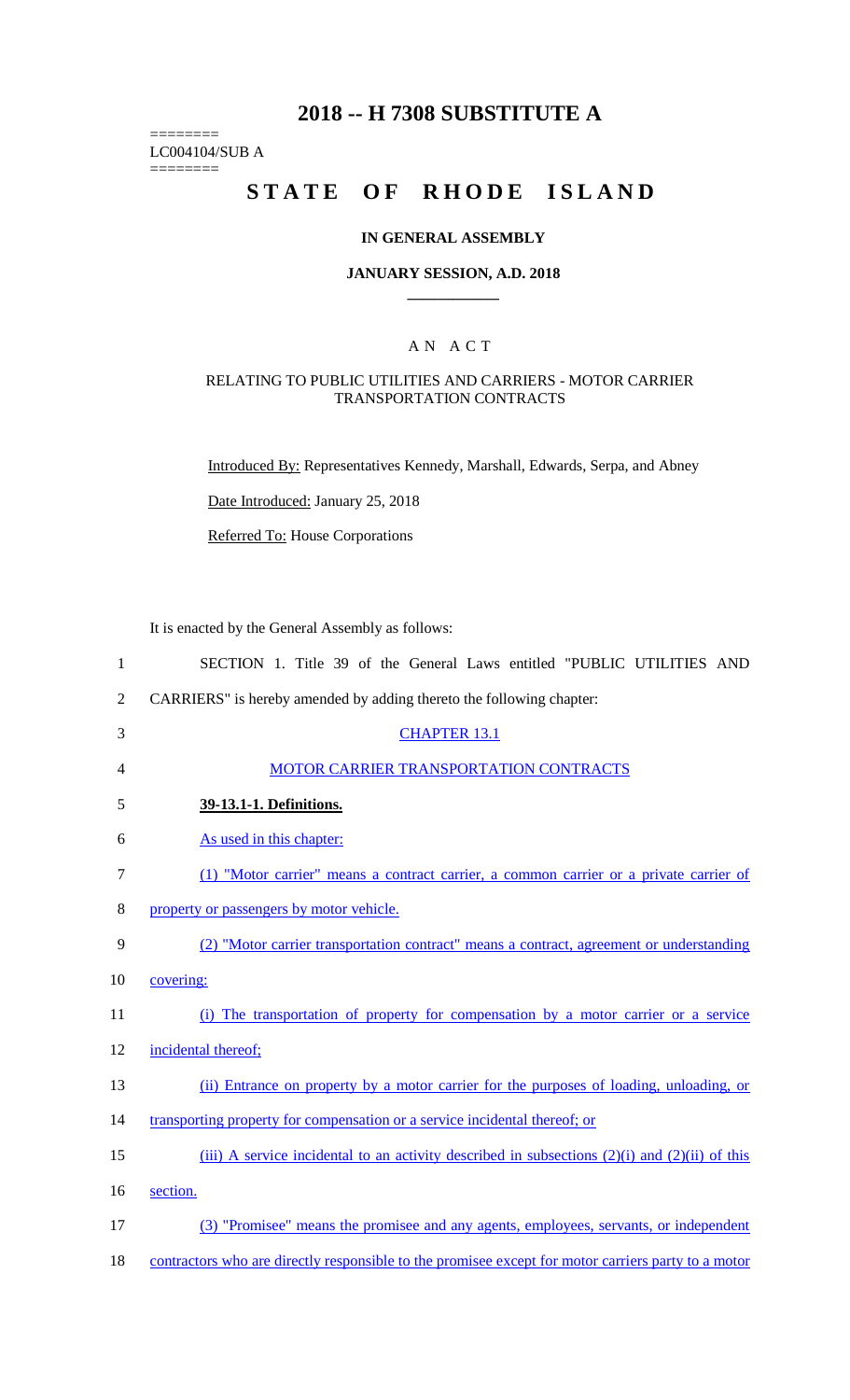- 1 carrier transportation contract with promisee, and such motor carrier's agents, employees,
- 2 servants or independent contractors directly responsible to such motor carrier.
- 3 **39-13.1-2. Indemnity agreement in motor carrier transportation contract void.**
- 4 (a) Notwithstanding the provisions of chapters 12 and 13 of title 39, or any general or
- 5 public law to the contrary, any provision, clause, covenant or agreement contained in a motor
- 6 carrier transportation contract that purports to indemnify, defend or hold harmless, or has the
- 7 effect of indemnifying, defending or holding harmless, an indemnitee from or against any liability
- 8 for loss or damage resulting from such indemnitee's negligence or intentional acts or omissions
- 9 shall be void and unenforceable.
- 10 (b) This section does not apply to the Uniform Intermodal Interchange and Facilities
- 11 Access Agreement administered by the Intermodal Association of North America or other
- 12 agreements providing for the interchange, use, or possession of intermodal chassis or other
- 13 intermodal equipment.

## 14 **39-13.1-3. Applicability.**

- 15 This chapter shall apply to motor carrier transportation contracts entered into or renewed
- 16 on or after the effective date of this chapter.
- 17 SECTION 2. This act shall take effect upon passage.

======== LC004104/SUB A ========